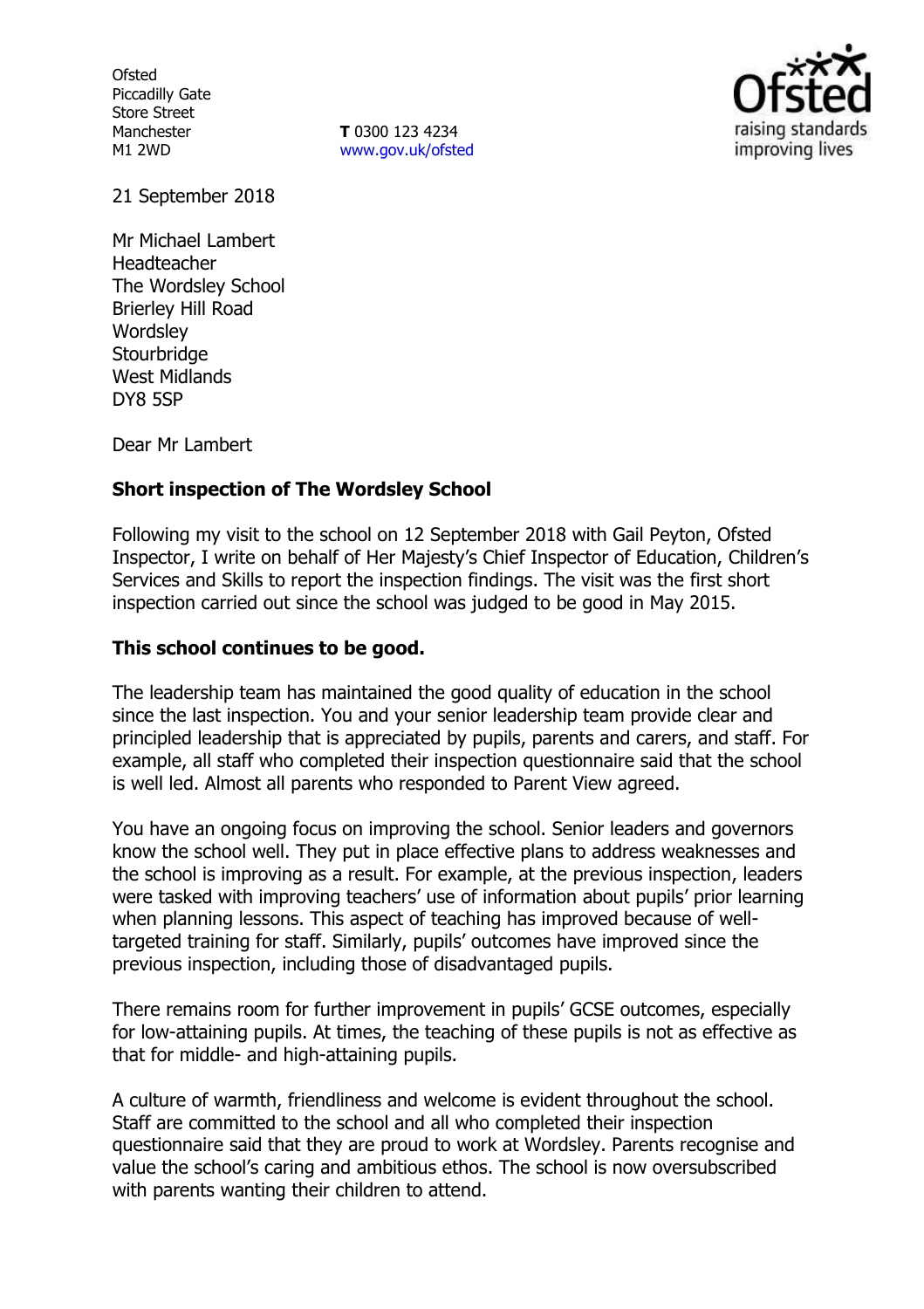

One parent summed up the views of many when they wrote in Parent View:

'This is a fantastic school. It is very well managed and all the staff are very helpful. Pupils are well behaved and always look like they are enjoying being at school. My child has come on in all aspects since joining the school.'

Another parent expressed similar sentiments when they wrote:

'The teachers have encouraged my child and given them so much confidence. As a parent, I couldn't wish for a better school for my child.'

## **Safeguarding is effective.**

This area of the school's work is well led. All safeguarding arrangements are fit for purpose. Staff have been trained in many aspects of safeguarding and consequently, they are alert to the signs that pupils might need extra help. Leaders ensure that procedures to recruit staff safely are used well. Records relating to child protection are detailed, very well organised and stored securely.

Almost all pupils who spoke with inspectors, or who completed their inspection questionnaire, said that they feel in safe in school. They said that bullying is rare and they expressed confidence in the school's staff to deal with any that might occur. Pupils understand how to keep themselves safe online. This is because they are regularly taught about how to protect themselves from potential dangers when using the internet and social media.

All staff who completed their inspection questionnaire and almost all parents who responded to Parent View agreed that pupils are safe in school.

An area of relative weakness is the school's response to the government's 'Prevent' duty, where schools should have 'due regard to the need to prevent people from being drawn into terrorism.' Staff have undertaken training in this area and are aware of the general requirements of this duty. Leaders understand, and have made use of, protocols for seeking support for pupils who might be at risk. However, leaders have not carried out an assessment of the potential risks faced by pupils in the local area, as expected in the statutory guidance. Consequently, staff training and written guidance do not sufficiently explore the range of possible extremism. So, although pupils are aware that there are people who hold extreme Islamic views, they are less aware that they might be at risk from others who hold extreme far-right and/or racist views.

# **Inspection findings**

■ The first area considered during the inspection was the effectiveness of provision for low-attaining pupils, including those low-attaining pupils who have special educational needs (SEN) and/or disabilities. You have ensured that these pupils receive effective support in key stage 3. They are taught by a small number of expert teachers in relatively small teaching groups and are well supported by teaching assistants. Their curriculum focuses on improving basic skills, including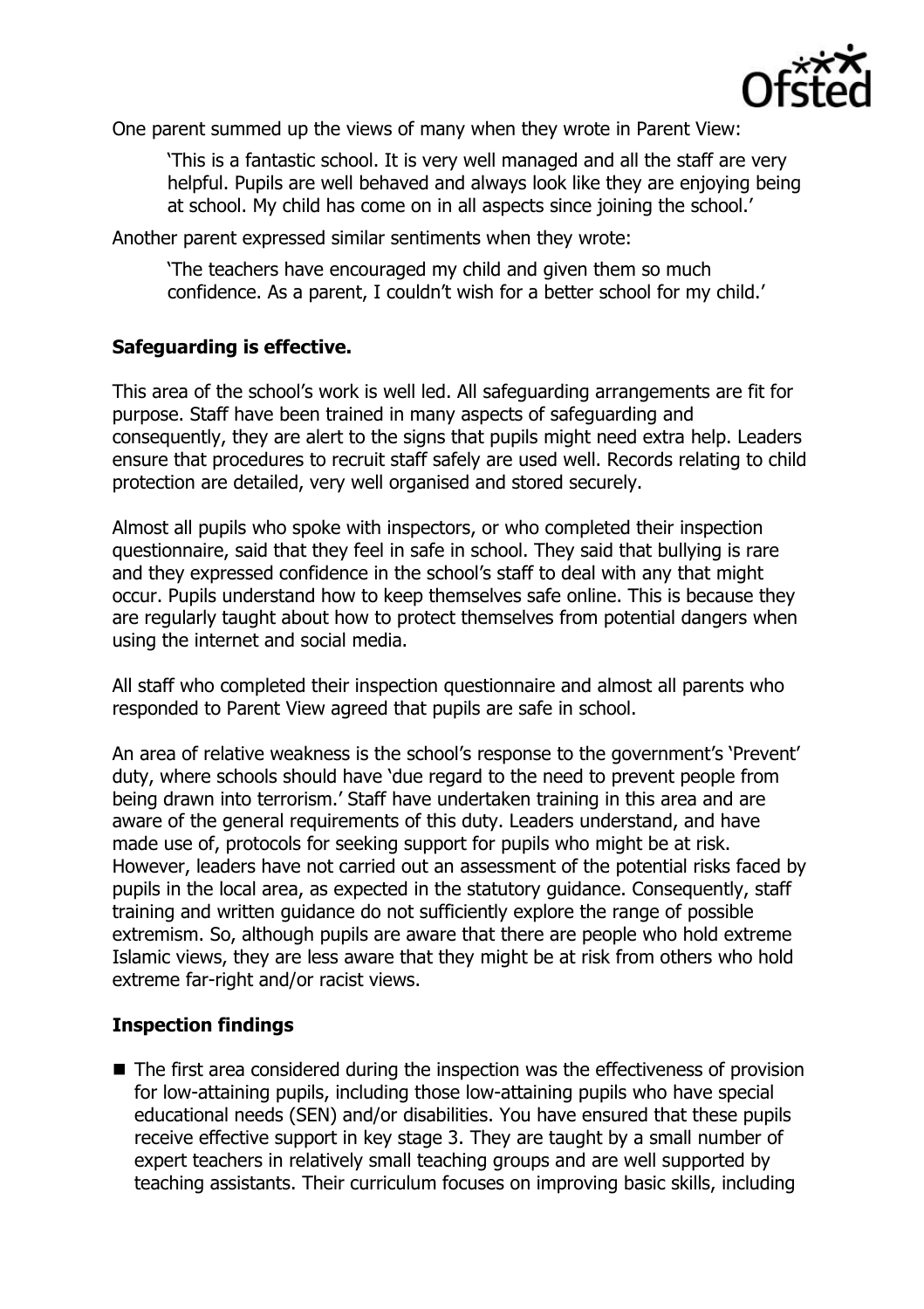

reading and numeracy. These pupils make good progress as a result.

- However, their progress varies far more when taught by teachers who do not specialise in teaching pupils who find learning challenging. This is particularly the case in key stage 4, when pupils are being taught GCSE subjects. At times, teachers do not sequence and structure learning tasks well for these pupils. Consequently, pupils are sometimes unable to complete tasks because they do not have sufficient prior knowledge or understanding to do so. They therefore fail to develop a deep and secure understanding of the material they are studying.
- The inspection's second focus was on how well the curriculum meets the needs of different groups of pupils. Leaders have thoughtfully planned the school's curriculum, carefully taking into account pupils' needs and interests. Leaders' determination that pupils should be able to study subjects that interest and benefit them, but that do not qualify for inclusion in published GCSE data, has resulted in some published data measures being lower than they would otherwise be. Leaders' refusal to allow the curriculum to be determined by performancetable measures is to be commended.
- The curriculum at key stage 3 provides a broad range of subjects that prepares pupils well for their GCSE courses in Years 10 and 11. During key stage 4, all pupils study an appropriate core curriculum comprising English, mathematics, science, physical education and religious education. Citizenship is taught through occasional days when the normal timetable is suspended. Additionally, pupils are carefully guided into three option subjects, depending on their interests and aptitudes. In all years, pupils enjoy their studies. Attitudes to learning are strong and pupils are keen to do well. They told inspectors that they value the support that most teachers provide.
- The inspection's next focus area was on teachers' use of information about pupils when planning lessons. This aspect of teaching has improved since the previous inspection. Teachers have, at their fingertips, a variety of information about pupils' abilities and needs. Most use this well to ensure that activities are well matched to pupils' abilities, especially for middle- and high-attaining pupils. However, at times, teachers' planning is not as effective at meeting the needs of low-attaining pupils.
- The final area that inspectors considered was GCSE outcomes in 2018. At the time of the inspection, in the second week of the school term, all information about GCSE results in 2018 was unvalidated and in draft form. Early indications suggest that the improvement in GCSE results seen in 2017 has been maintained in 2018. Middle-attaining pupils have achieved well, as have high-attaining pupils, although to a lesser extent. Low-attaining pupils, as in 2017, have made weaker progress than other pupils. Pupils have achieved well in several subjects including English, physics, chemistry, biology, religious education and art.